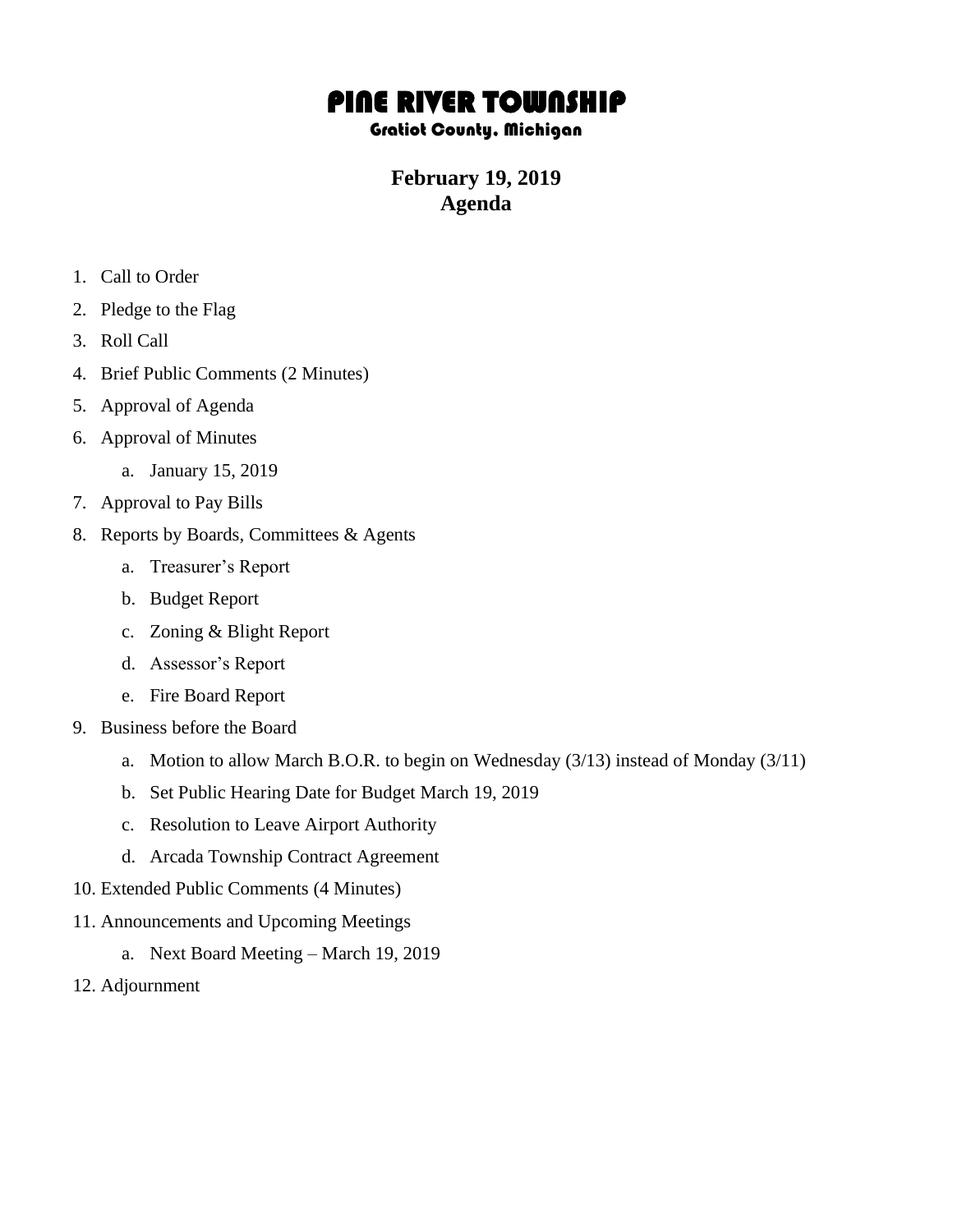## **MINUTES OF THE PINE RIVER TOWNSHIP BOARD MONTHLY MEETING FEBRUARY 19, 2019**

- 1) The regular monthly meeting of the Pine River Township Board was called to order at 7:04 P.M. by Supervisor Beeson at the Township Hall.
- 2) Pledge the flag: The board and the public said the pledge to the flag.
- 3) Roll Call: Baker: present, Best: present, Moeggenborg: present, Beeson: present, Whitmore: present. (5) Board members present, (0) absent.
- 4) Brief Public comments (2 minutes):

Chuck Murphy gently reminded the Board of the information outlined in Proposal 3 to keep that in mind when creating the budget for our next fiscal year. Brett Baublitz, Director of Transportation for the City of Alma, presented materials and information and asked the Board to consider giving \$10,000 from our budget towards transportation.

5) Approve the Agenda:

Motion by Moeggenborg: second by Best: to approve the agenda as presented. All present board members approved. Motion carried 5-0.

6) Approve the Minutes:

Motion by Best: second by Moeggenborg: to approve the Regular Meeting Minutes of January 15, 2019, as presented. All present board members approved. Motion carried 5-0.

7) Approval to Pay Bills:

Motion made by Moeggenborg: second by Baker: to pay bills as presented in the amount of \$59,526.63. All present board members approved. Motion carried 5-0.

- 8) Reports by Boards, Committees & Agents
	- a) Treasurers Report Discussion: Board Reviewed, Bank Reconciliations have been received and reviewed by all present. Placed on file.
	- b) Budget Report Discussion: report placed on file.
	- c) Zoning & Blight Officer Discussion of PBR for trusses; will be resending a few blight letters certified
	- d) Assessor Report Organizational meeting on March 5; Board of Review on March 13 and 14
	- e) Fire Services no report.
- 9) Business before the Board
	- a) Motion to allow March Board of Review to begin Wednesday, March 13 instead of Monday, March 11 i)Motion made by Moeggenborg: second by Best: to approve moving Board of Review to begin Wednesday, March 13 instead of Monday, March 11. All present board members approved. Motion carried 5-0.
	- b) Set Public Hearing Date for Budget March 19, 2019 i)Motion made by Baker: second by Moeggenborg: to approve the Public Hearing Date for Budget on March 19, 2019. All present board members approved. Motion carried 5-0.
	- c) Resolution to Leave Airport Authority